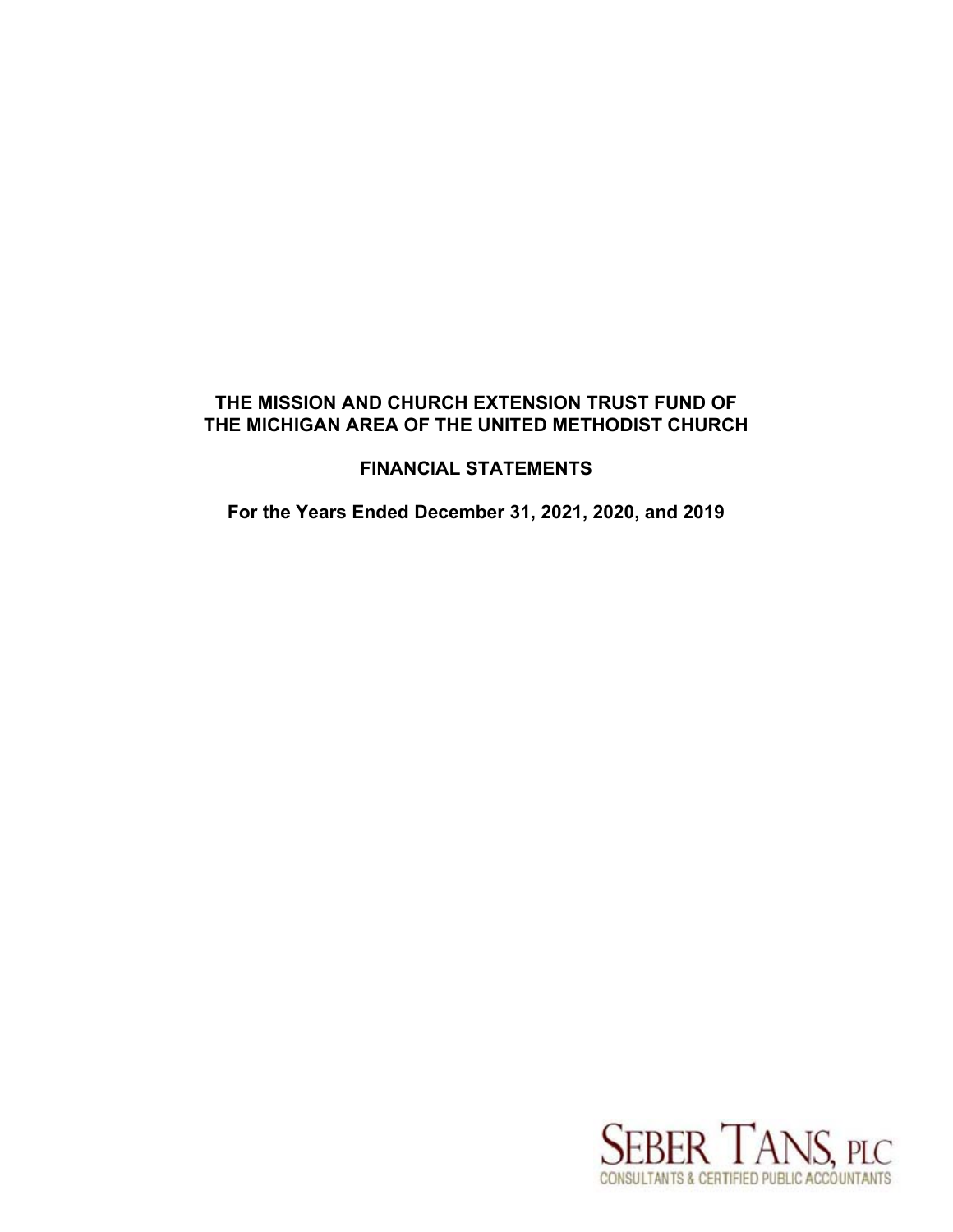# **TABLE OF CONTENTS**

|                                                                                       | Page No. |
|---------------------------------------------------------------------------------------|----------|
| Independent Auditors' Report                                                          |          |
| <b>Financial Statements</b>                                                           |          |
| <b>Statements of Financial Position</b>                                               | 2        |
| Statements of Activities and Changes in Net Assets<br><b>Statements of Cash Flows</b> | 3<br>4   |
| Notes to Financial Statements                                                         | $5-12$   |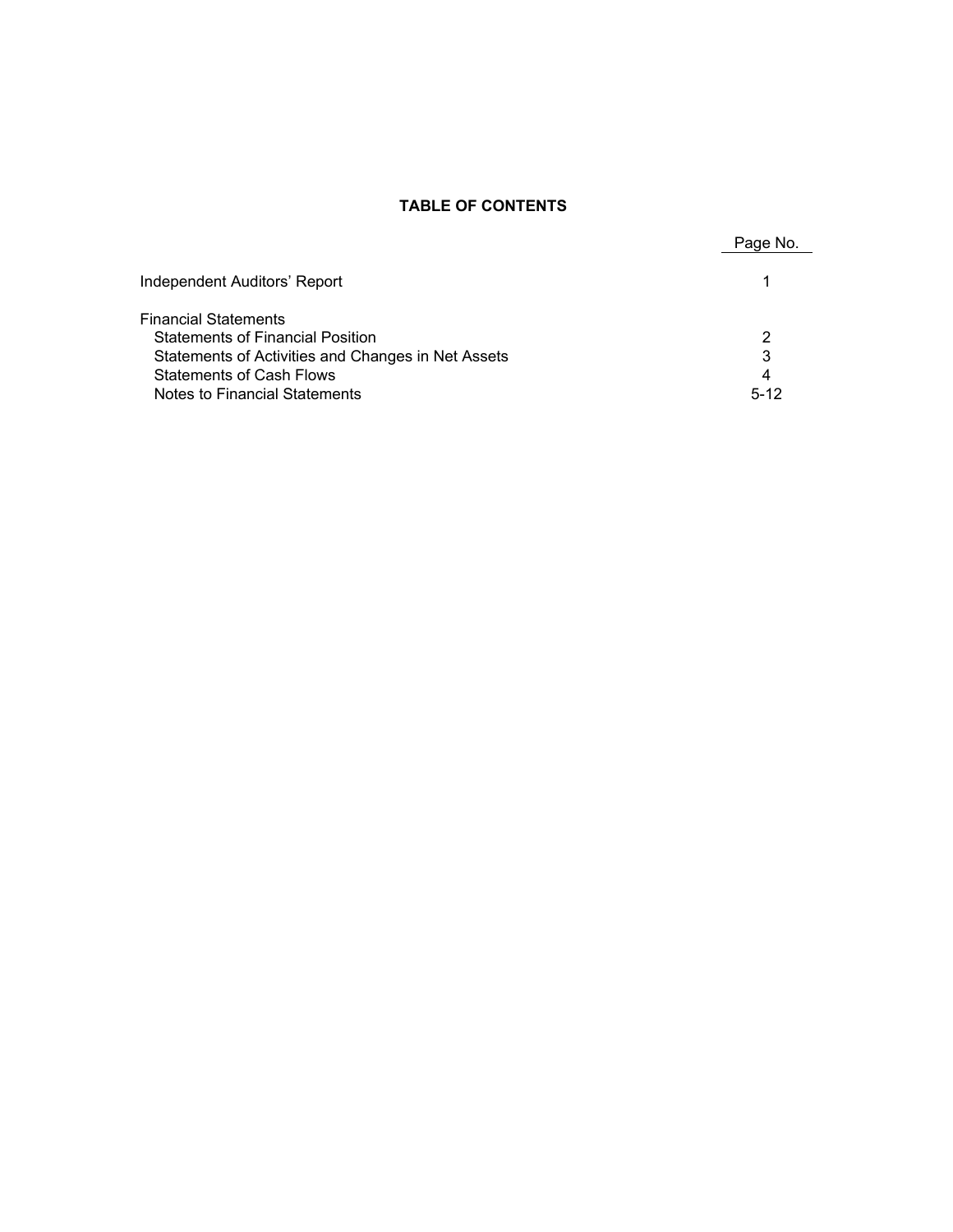# SEBER TANS, PLC CONSULTANTS & CERTIFIED PUBLIC ACCOUNTANTS

## **INDEPENDENT AUDITORS' REPORT**

To the Board of Directors The Mission and Church Extension Trust Fund Grand Rapids, Michigan

We have audited the accompanying financial statements of The Mission and Church Extension Trust Fund (a nonprofit organization) (the "Trust"), which comprise the statements of financial position as of December 31, 2021, 2020 and 2019, and the related statements of activities changes in net assets and cash flows for the years then ended, and the related notes to the financial statements.

#### **Opinion**

In our opinion, the financial statements referred to above present fairly, in all material respects, the financial position of The Mission and Church Extension Trust Fund as of December 31, 2021, 2020 and 2019, and the changes in its net assets and its cash flows for the years then ended in accordance with accounting principles generally accepted in the United States of America.

#### **Basis for Opinion**

We conducted our audit in accordance with auditing standards generally accepted in the United States of America. Our responsibilities under those standards are further described in the Auditors' Responsibilities for the Audit of the Financial Statements section of our report. We are required to be independent of the Trust and to meet our other ethical responsibilities in accordance with the relevant ethical requirements relating to our audit. We believe that the audit evidence we have obtained is sufficient and appropriate to provide a basis for our audit opinion.

#### **Responsibilities of Management for the Financial Statements**

Management is responsible for the preparation and fair presentation of these financial statements in accordance with accounting principles generally accepted in the United States of America; this includes the design, implementation, and maintenance of internal control relevant to the preparation and fair presentation of financial statements that are free from material misstatement, whether due to fraud or error.

In preparing the combined financial statements, management is required to evaluate whether there are conditions or events, considered in the aggregate, that raise substantial doubt about the Trust's ability to continue as a going concern within one year after the date that the financial statements are available to be issued.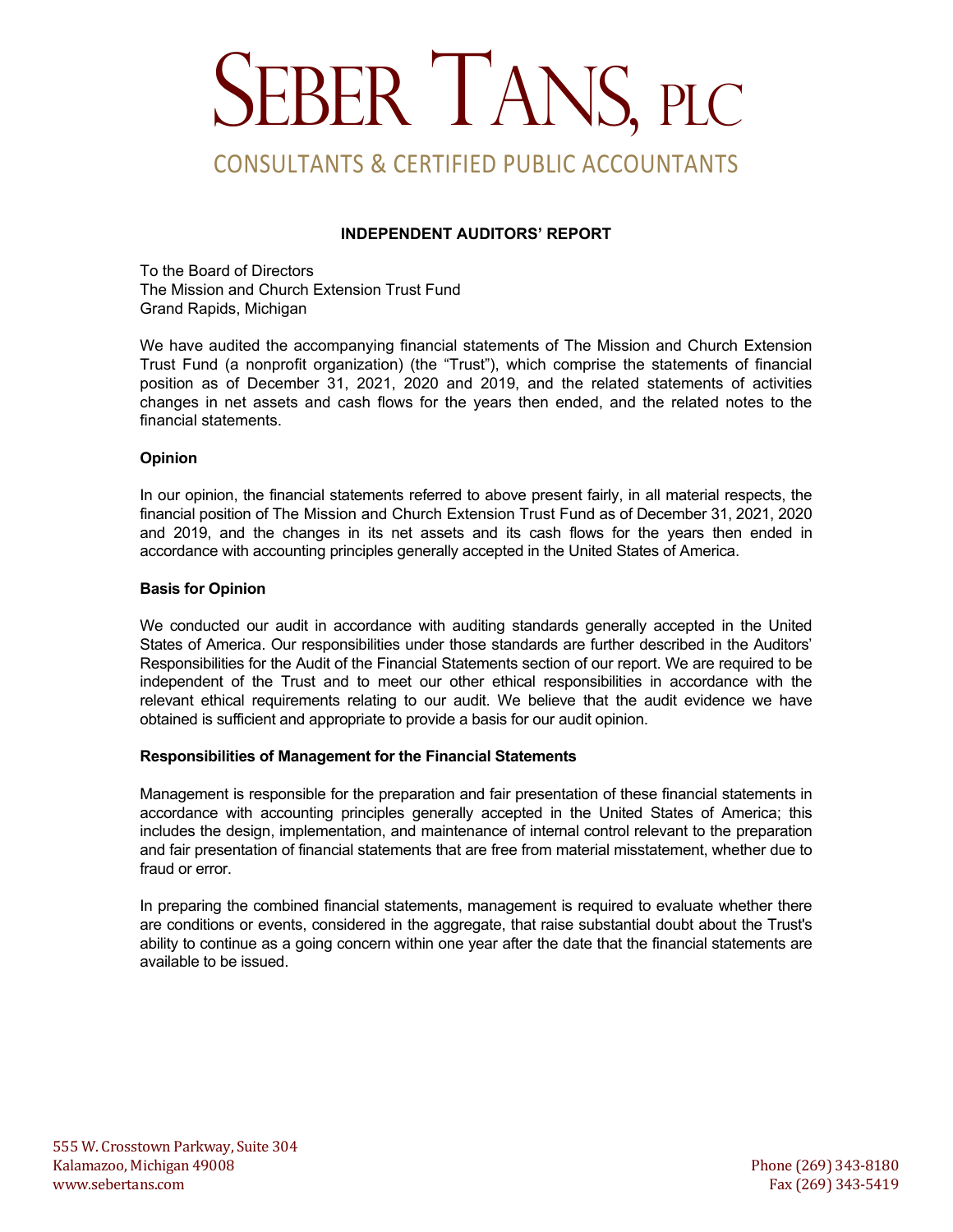#### **Auditors' Responsibilities for the Audit of the Financial Statements**

Our objectives are to obtain reasonable assurance about whether the financial statements as a whole are free from material misstatement, whether due to fraud or error, and to issue an auditors' report that includes our opinion. Reasonable assurance is a high level of assurance but is not absolute assurance and therefore is not a guarantee that an audit conducted in accordance with generally accepted auditing standards will always detect a material misstatement when it exists. The risk of not detecting a material misstatement resulting from fraud is higher than for one resulting from error, as fraud may involve collusion, forgery, intentional omissions, misrepresentations, or the override of internal control. Misstatements, including omissions, are considered material if there is a substantial likelihood that, individually or in the aggregate, they would influence the judgment made by a reasonable user based on the financial statements.

In performing an audit in accordance with generally accepted auditing standards, we:

- Exercise professional judgment and maintain professional skepticism throughout the audit.
- Identify and assess the risks of material misstatement of the financial statements, whether due to fraud or error, and design and perform audit procedures responsive to those risks. Such procedures include examining, on a test basis, evidence regarding the amounts and disclosures in the financial statements.
- Obtain an understanding of internal control relevant to the audit in order to design audit procedures that are appropriate in the circumstances, but not for the purpose of expressing an opinion on the effectiveness of the Trust's internal control. Accordingly, no such opinion is expressed.
- Evaluate the appropriateness of accounting policies used and the reasonableness of significant accounting estimates made by management, as well as evaluate the overall presentation of the financial statements.
- Conclude whether, in our judgment, there are conditions or events, considered in the aggregate, that raise substantial doubt about the Trust's ability to continue as a going concern for a reasonable period of time.

We are required to communicate with those charged with governance regarding, among other matters, the planned scope and timing of the audit, significant audit findings, and certain internal control related matters that we identified during the audit

Selver Tans PLC

Seber Tans, PLC Kalamazoo, Michigan April 21, 2022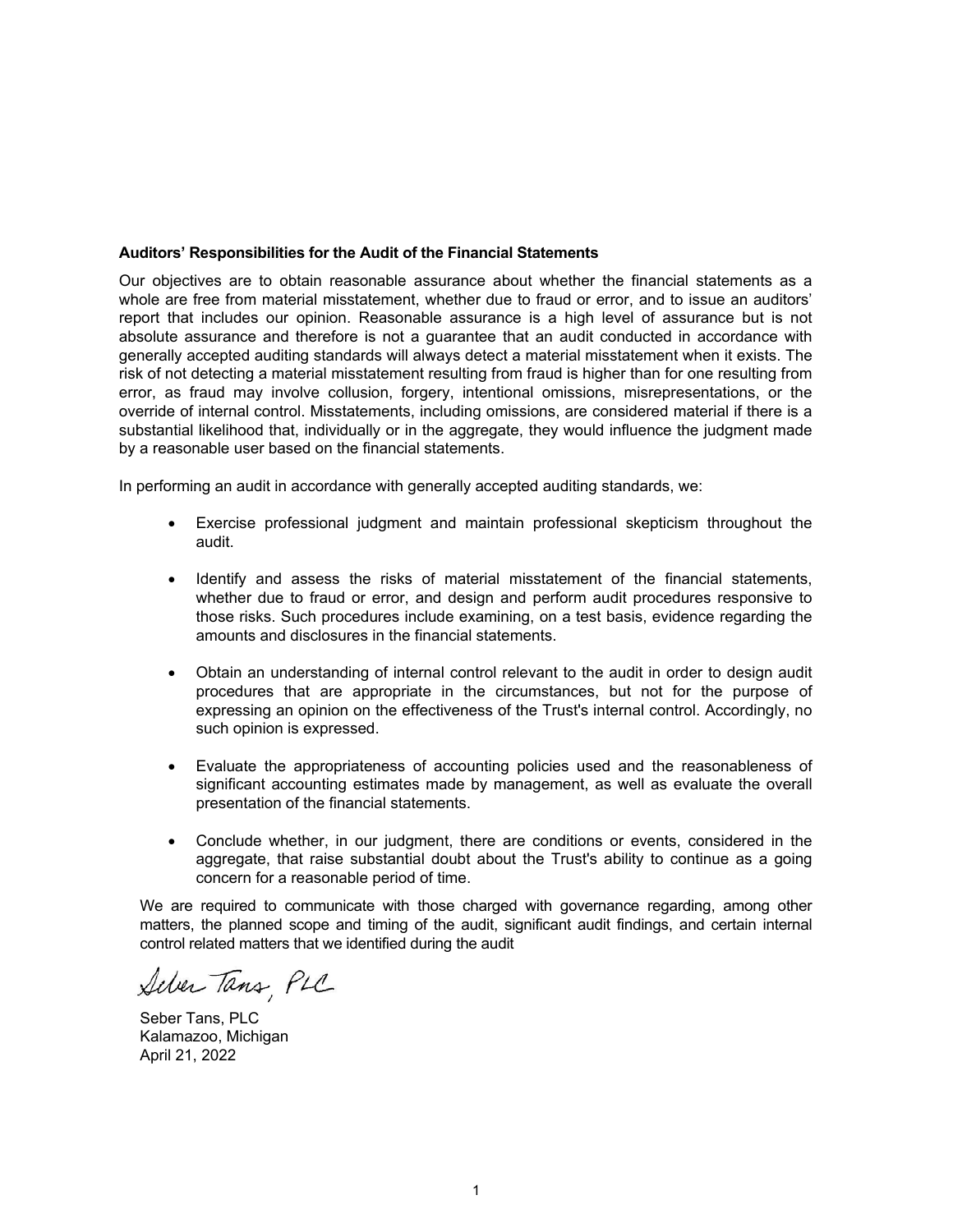# **The Mission and Church Extension Trust Fund Statements of Financial Position December 31, 2021, 2020 and 2019**

|                                                   |    | 2021       | 2020             |    | 2019       |
|---------------------------------------------------|----|------------|------------------|----|------------|
| <b>Assets</b>                                     |    |            |                  |    |            |
| <b>Current Assets</b>                             |    |            |                  |    |            |
| Cash and cash equivalents                         | \$ | 2,827,116  | \$<br>888,599    | \$ | 767,623    |
| Promissory notes receivable                       |    | 21.774     | 26.824           |    | 18.945     |
| Mortgage notes receivable                         |    | 1,695,112  | 2,073,760        |    | 2,394,300  |
| Investments                                       |    | 12,211,643 | 7,289,525        |    | 5,421,339  |
| <b>Total Current Assets</b>                       |    | 16.755.645 | 10,278,708       |    | 8.602.207  |
| <b>Other Assets</b>                               |    |            |                  |    |            |
| Promissory notes receivable, less current portion |    | 122.513    | 168.887          |    | 102.218    |
| Mortgage notes receivable, less current portion   |    | 7,583,822  | 8,859,384        |    | 7,018,859  |
| <b>Total Other Assets</b>                         |    | 7,706,335  | 9,028,271        |    | 7,121,077  |
| <b>Total Assets</b>                               |    | 24,461,980 | 19,306,979       |    | 15,723,284 |
| <b>Liabilities and Net Assets</b>                 |    |            |                  |    |            |
| <b>Current Liabilities</b>                        |    |            |                  |    |            |
| Investment accounts payable                       | S  | 18,613,520 | \$<br>14,652,267 | S  | 12,345,824 |
| Net Assets Without Donor Restrictions             |    |            |                  |    |            |
| Undesignated                                      |    | 4,359,378  | 3,482,531        |    | 2,389,794  |
| Designated liquidity reserve                      |    | 1,489,082  | 1,172,181        |    | 987,666    |
| <b>Total Net Assets</b>                           |    | 5,848,460  | 4,654,712        |    | 3,377,460  |
| <b>Total Liabilities and Net Assets</b>           |    | 24,461,980 | 19,306,979       |    | 15,723,284 |

The Accompanying Notes are an Integral Part of These Financial Statements.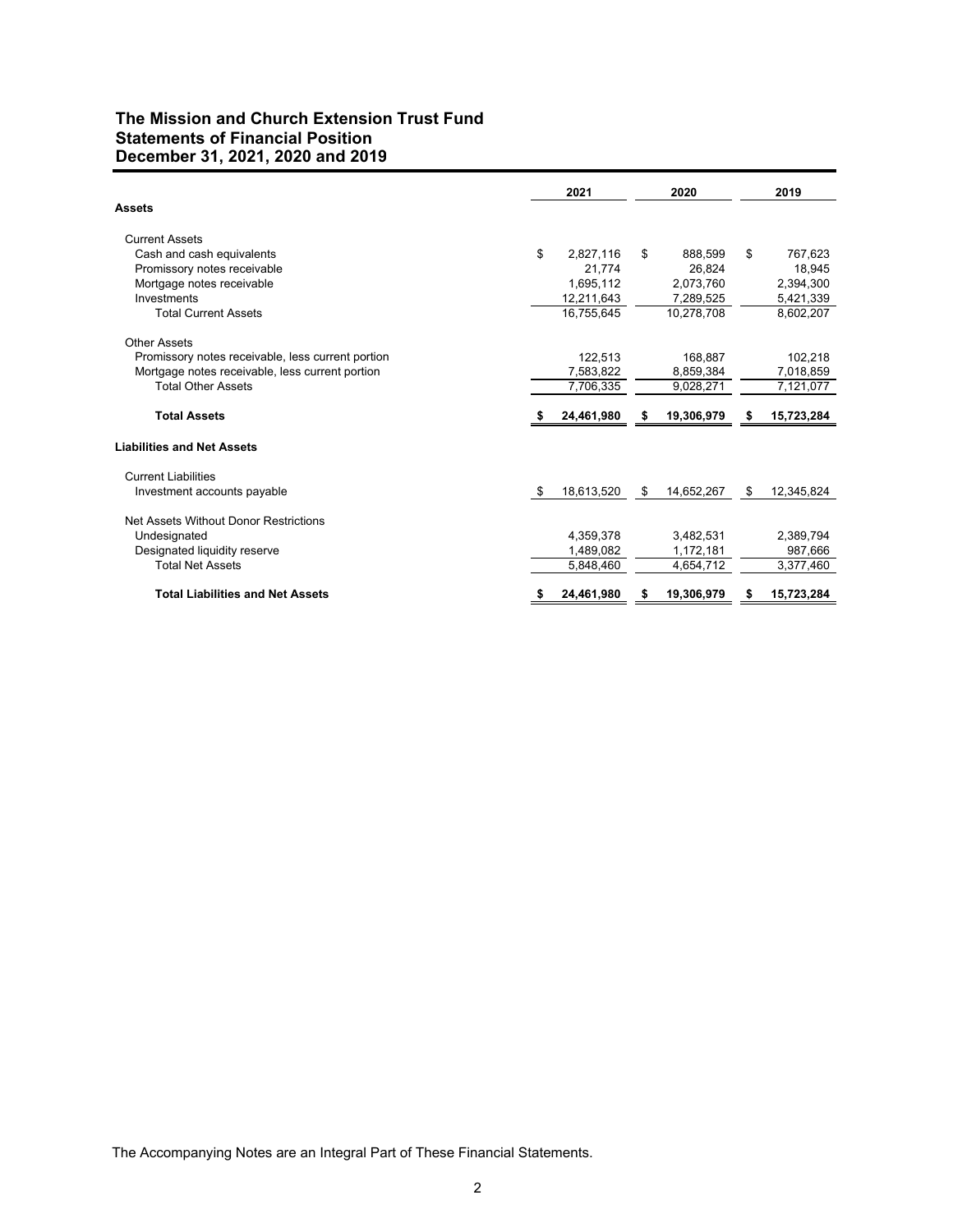# **Statements of Activities and Changes in Net Assets The Mission and Church Extension Trust Fund For the Years Ended December 31, 2021, 2020 and 2019**

|                                              | 2021            | 2020            | 2019            |
|----------------------------------------------|-----------------|-----------------|-----------------|
| Revenue                                      |                 |                 |                 |
| Mortgage note interest income                | \$<br>446,318   | \$<br>488,860   | \$<br>467,243   |
| Promissory note interest income              | 7,879           | 8,787           | 2,114           |
| Interest income                              | 109             | 366             | 1,522           |
| Other income                                 | 2,146           | 1,200           | 1,500           |
| <b>Total Revenue</b>                         | 456,452         | 499,213         | 472,379         |
| <b>Expenses</b>                              |                 |                 |                 |
| Program Expenses                             |                 |                 |                 |
| Investment interest expenses                 | 325,147         | 326,803         | 319,853         |
| Program grant                                | 126,000         | 126,000         |                 |
| Resident agent expenses                      |                 |                 | 33,200          |
| Account services expenses                    |                 |                 | 21,324          |
| <b>Total Program Expenses</b>                | 451,147         | 452,803         | 374,377         |
| <b>Supporting Services</b>                   |                 |                 |                 |
| Supporting grant                             | 42,000          | 42,000          |                 |
| Legal fees                                   | 12,041          | 20,832          | 16,000          |
| <b>Accounting services</b>                   | 25,771          | 13,312          | 27,583          |
| Audit fee                                    | 8,550           | 7,500           | 6,750           |
| Postage                                      |                 | 1,637           | 1,500           |
| Miscellaneous expense                        |                 | 203             | 1,543           |
| Computer support services                    |                 |                 | 6,000           |
| Travel expenses                              |                 |                 | 2,958           |
| Office expense                               |                 |                 | 2,000           |
| Computer and software expenses               |                 |                 | 2,000           |
| Insurance expense                            |                 |                 | 1,900           |
| Telephone                                    |                 |                 | 1,500           |
| <b>Total Supporting Services</b>             | 88,362          | 85,484          | 69,734          |
| Net Operating Income (Loss)                  | (83,057)        | (39,074)        | 28,268          |
| Investment Income                            |                 |                 |                 |
| Investment income                            | 153,847         | 77,025          | 52,981          |
| Realized and unrealized gains on investments | 1,122,958       | 1,239,301       | 812,450         |
| <b>Total Investment Income</b>               | 1,276,805       | 1,316,326       | 865,431         |
| <b>Change in Net Assets</b>                  | 1,193,748       | 1,277,252       | 893,699         |
| Net Assets at Beginning of Year              | 4,654,712       | 3,377,460       | 2,483,761       |
| Net Assets at End of Year                    | \$<br>5,848,460 | \$<br>4,654,712 | \$<br>3,377,460 |

The Accompanying Notes are an Integral Part of These Financial Statements.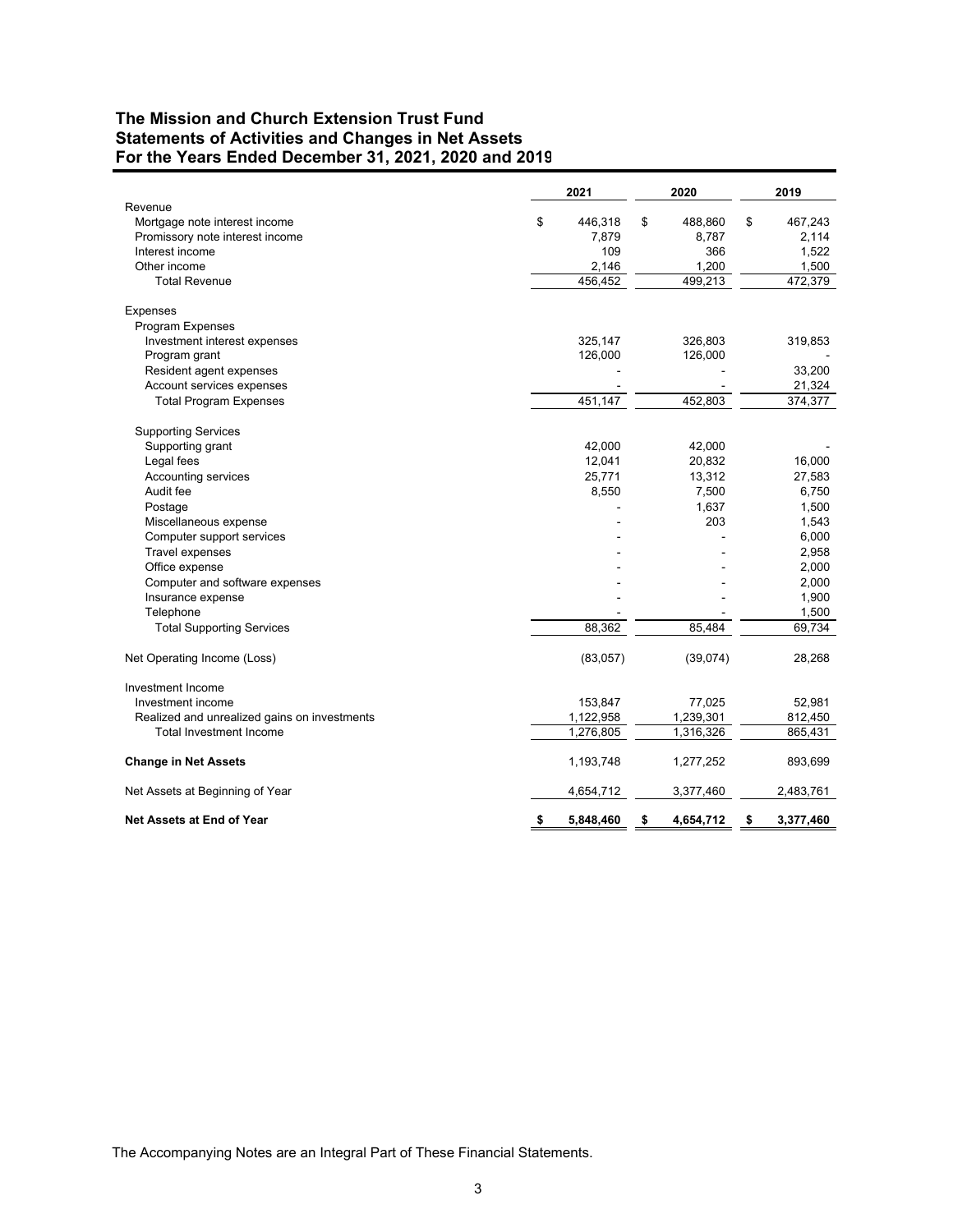# **The Mission and Church Extension Trust Fund Statements of Cash Flows For the Years Ended December 31, 2021, 2020 and 2019**

|                                                                                                                                                       | 2021            | 2020            |    | 2019        |
|-------------------------------------------------------------------------------------------------------------------------------------------------------|-----------------|-----------------|----|-------------|
| <b>CASH FLOWS FROM OPERATING ACTIVITIES</b>                                                                                                           |                 |                 |    |             |
| Change in net assets<br>Adjustments to reconcile change in net assets to net cash and<br>cash equivalents provided by (used in) operating activities: | \$<br>1,193,748 | \$<br>1.277.252 | \$ | 893,699     |
| Unrealized market gains on investments                                                                                                                | (1, 122, 958)   | (762, 263)      |    | (723,096)   |
| Net Cash and Cash Equivalents Provided by Operating Activities                                                                                        | 70.790          | 514.989         |    | 170,603     |
| <b>CASH FLOWS FROM INVESTING ACTIVITIES</b>                                                                                                           |                 |                 |    |             |
| Proceeds from sales of investments                                                                                                                    | 2,104,927       | 2,843,735       |    | 2,591,552   |
| Purchases of new investments                                                                                                                          | (5,904,087)     | (3,949,658)     |    | (3,788,406) |
| Proceeds from mortgage notes receivable                                                                                                               | 2,188,775       | 1,232,015       |    | 1,456,864   |
| Issuance of mortgage notes receivable                                                                                                                 | (534, 565)      | (2,752,000)     |    | (407,000)   |
| Proceeds from promissory notes receivable                                                                                                             | 101,424         | 25,452          |    | 44,957      |
| Issuance of promissory notes receivable                                                                                                               | (50,000)        | (100,000)       |    | (120,000)   |
| Net Cash and Cash Equivalents Used in Investing Activities                                                                                            | (2,093,526)     | (2,700,456)     |    | (222, 033)  |
| <b>CASH FLOWS FROM FINANCING ACTIVITIES</b>                                                                                                           |                 |                 |    |             |
| Receipts from investment accounts payable                                                                                                             | 9,397,442       | 3,496,981       |    | 1,806,374   |
| Reinvested interest on investment accounts payable                                                                                                    | 294.546         | 275.636         |    | 261,078     |
| Repayments of investment accounts payable                                                                                                             | (5,730,735)     | (1,466,174)     |    | (1,697,960) |
| Net Cash and Cash Equivalents Provided by Financing Activities                                                                                        | 3,961,253       | 2,306,443       |    | 369,492     |
| Net Change in Cash and Cash Equivalents                                                                                                               | 1,938,517       | 120,976         |    | 318,062     |
| Cash and Cash Equivalents at Beginning of Year                                                                                                        | 888,599         | 767,623         |    | 449,561     |
| Cash and Cash Equivalents at End of Year                                                                                                              | 2,827,116       | 888,599         | S  | 767,623     |
| Supplemental Cash Flow Information:                                                                                                                   |                 |                 |    |             |
| Cash paid for investment interest expense                                                                                                             | \$<br>325,147   | \$<br>326,803   | S  | 319,853     |

The Accompanying Notes are an Integral Part of These Financial Statements.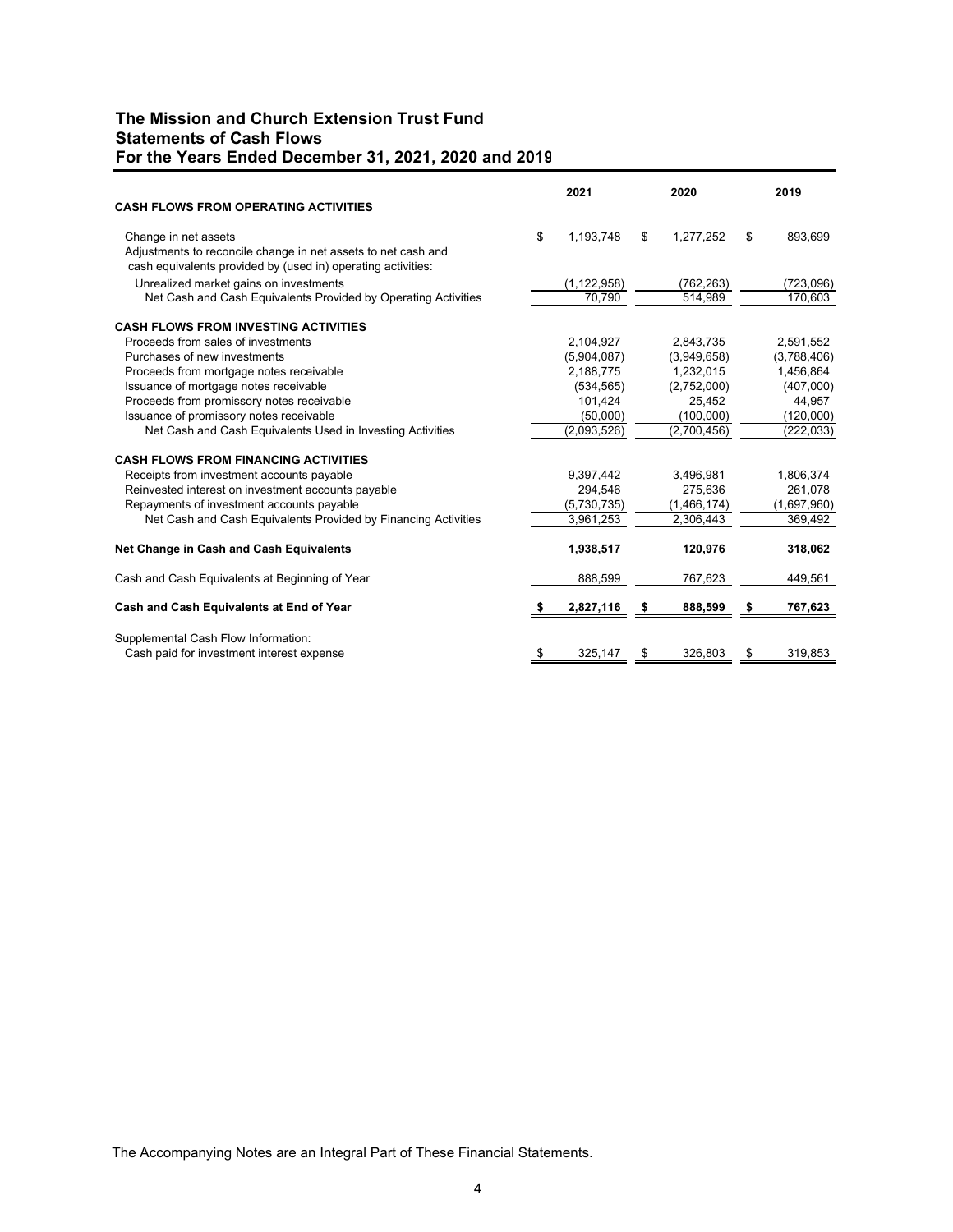#### *NOTE A* **– Summary of Significant Accounting Policies**

#### Organization Purpose

The Mission and Church Extension Trust Fund (the "Trust") provides a pooling of financial resources of United Methodist churches, churches that share common bonds and convictions in the Wesleyan tradition, and church-related organizations throughout Michigan. The Trust provides a financial opportunity whereby Michigan United Methodists can realize an investment in the future of the United Methodist Church while at the same time being good stewards of their own financial resources. The primary purpose of the Trust is to provide a source of funds for borrowing by United Methodist churches and church-related organizations in the state of Michigan to be used for church buildings, additions, and improvements. A secondary purpose of the Trust is to provide a prudent and safe investment opportunity for members of the United Methodist Church in the state of Michigan and for churches and church-related organizations.

The Trust does not have any employees. A related organization, the United Methodist Foundation of Michigan (the "Foundation"), provides administrative support and services to the Trust. The Trust provides an operating grant, based on the agreed upon budget for the Trust set by the board at the beginning of the year, for administrative services provided by the Foundation.

#### Basis of Presentation

The financial statements of the Trust have been prepared on the accrual basis of accounting in accordance with accounting principles generally accepted in the United States of America. The net assets, revenues, expenses, and gains and losses are classified based on the existence or absence of donor-imposed restrictions. Accordingly, the Trust is required to report information regarding its financial position and activities in the following two classes of net assets:

*Net assets without donor restrictions* – Net assets available for use in general operations and not subject to donor (or certain grantor) restrictions. The Trust has designated, from net assets without donor restrictions, net assets for a liquidity reserve.

*Net assets with donor restrictions* – Net assets subject to donor-imposed restrictions. Some donor-imposed restrictions are temporary in nature, such as those that will be met by the passage of time or other events specified by the donor. Other donor-imposed restrictions are perpetual in nature, where the donor stipulates that resources be maintained in perpetuity. Donor-imposed restrictions are released when a restriction expires, that is when the stipulated time has elapsed, when the stipulated purpose for which the resource was restricted has been fulfilled, or both. For the years ended December 31, 2021, 2020, and 2019, the Trust did not have any net assets with donor restrictions.

#### Cash and Cash Equivalents

For purposes of the statements of cash flows, the Trust considers highly liquid investments with an initial maturity of three months or less, other than amounts held for investment, to be cash equivalents.

The Trust maintains accounts at financial institutions consisting of cash and cash equivalents which may at times be in excess of federally insured limits. As of December 31, 2021, cash balances held at financial institutions exceeded depository insurance limits by approximately \$2,589,000. The Trust has not experienced any losses in relation to uninsured cash and cash equivalents.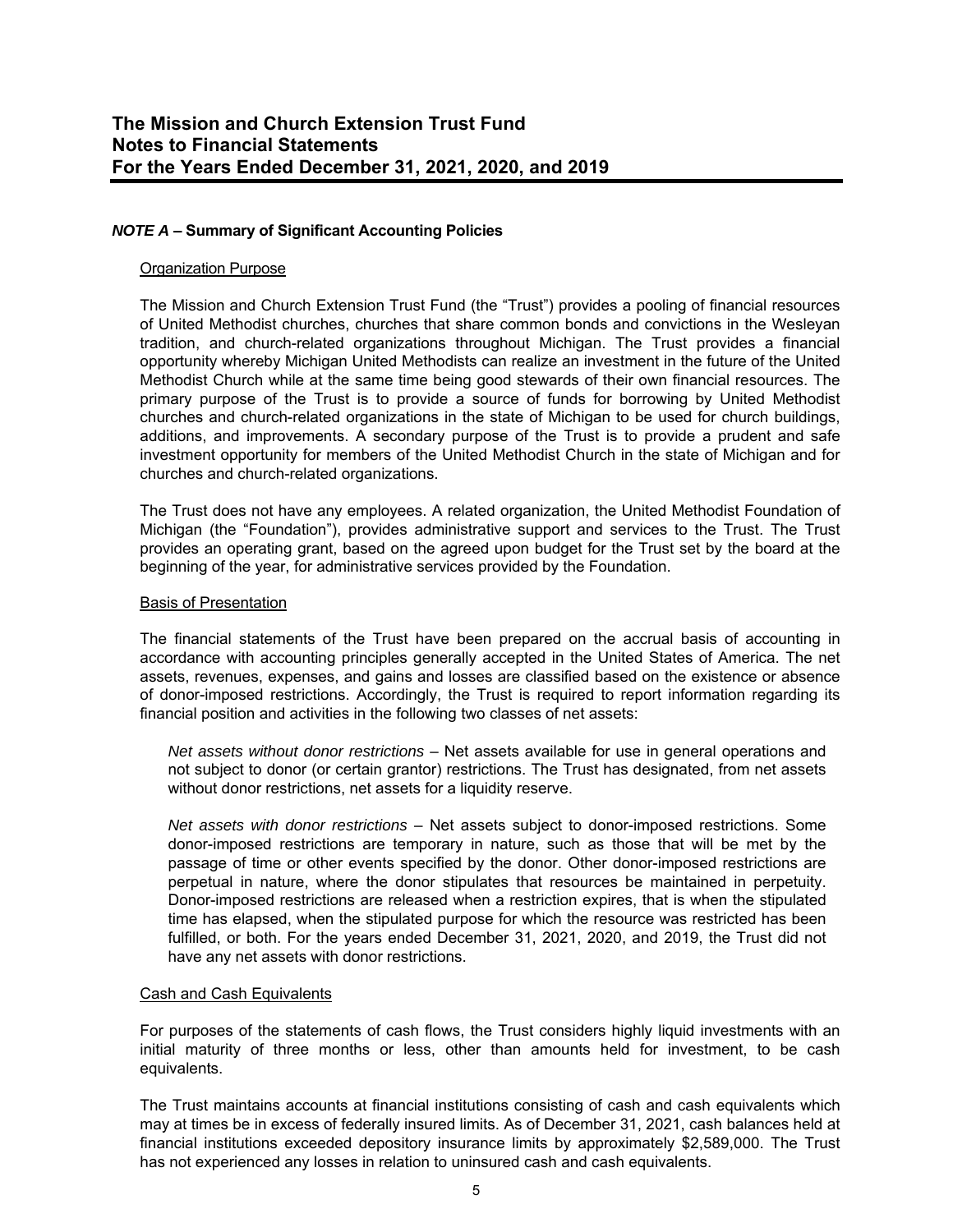### *NOTE A* **– Summary of Significant Accounting Policies (Continued)**

#### Mortgage and Promissory Notes Receivable

Management evaluates individual loans for impairment annually and, if necessary, recognizes an allowance for any amounts believed to be uncollectible. If a loan is determined to be impaired, it is classified as non-performing at that time. As of December 31, 2021, 2020 and 2019, management determined that it did not have any non-performing loans and that an allowance for loan losses was not necessary.

All loans outstanding as of December 31, 2021, 2020, and 2019, had interest rates ranging from 4.00 percent to 5.40 percent. Interest is recorded monthly when it is received, the results of which are not materially different than the accrual basis. In certain circumstances, a note recipient may be allowed to make interest-only payments for a 12-month period.

#### Investments and Investment Allocation

The Trust has funds invested with the United Methodist Foundation Collective Investment Fund (the "Investment Fund") and through an account with Wespath Institutional Investments. The Foundation is the administrator of the Investment Fund. The assets of the Investment Fund are held by Merrill Lynch. All investments are invested at the Trust's direction.

Investments are presented in the financial statements at fair value in accordance with accounting principles generally accepted in the United States of America. Changes in fair value are recorded as unrealized gains (losses). Realized gains (losses) are recorded upon the sale of the investments. Interest income is recognized under the accrual basis and dividend income is recognized on the exdividend date.

#### Investment Risk

The Trust utilizes various investment instruments, which are exposed to risks, such as interest rate, credit, and overall market volatility. Due to the level of risk associated with certain investment securities, it is reasonably possible that changes in their values could occur in the near term and such changes could materially affect the amounts reported in the financial statements. Additionally, some investments held by the Trust are invested in the securities of foreign companies, which involve special risks and considerations not typically associated with investing in securities of U.S. companies. These risks include devaluation of currencies and political and economic developments. Moreover, securities of many foreign companies and their markets may be less liquid and their prices more volatile than securities of comparable U.S. companies.

#### Tax Exempt Status

The Trust is exempt from federal income taxes under Section 501(c)3 of the Internal Revenue Code and from state income taxes. Contributions to the Trust are deductible as charitable contributions for federal income tax purposes. In addition, the Trust has been determined not to be a private foundation within the meaning of Section 509(a) of the Code.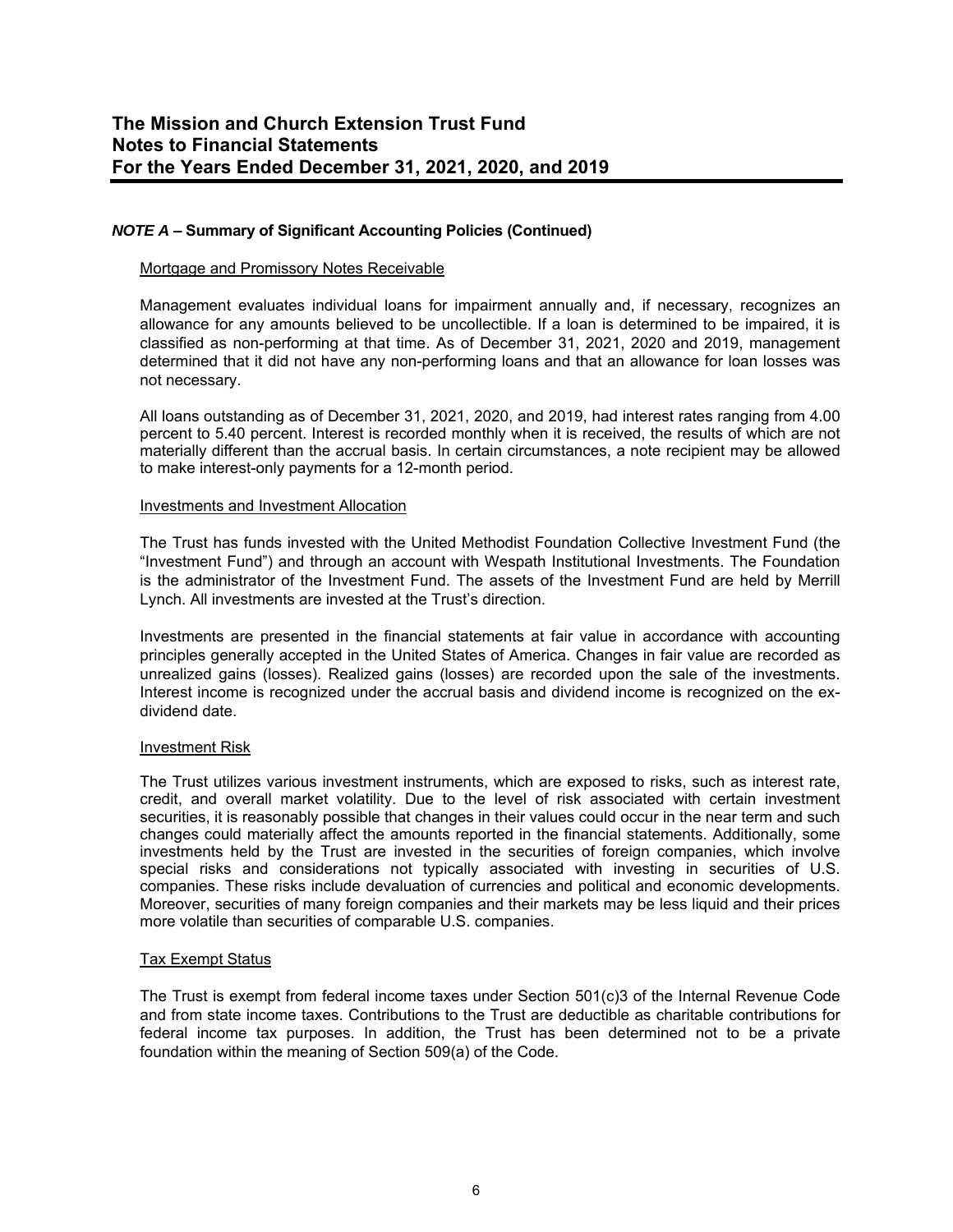#### *NOTE A* **– Summary of Significant Accounting Policies (Continued)**

#### Revenue Recognition

Contributions are recognized when cash, securities or other assets, or an unconditional promise to give is received. Conditional promises to give, that is, those with a measurable performance or other barrier, and a right of return, are not recognized until the conditions on which they depend have been substantially met. Contributions that are restricted by the donor are typically reported as net assets with donor restrictions. The Trust did not receive any contributions or promises to give during the years ended December 31, 2021, 2020 and 2019.

#### Contributed Services

Donated services are recognized as contributions if services (a) create or enhance nonfinancial assets or (b) require specialized skills, are performed by people with those skills, and would otherwise be purchased by the Foundation. During the years ended December 31, 2021, 2020 and 2019, no contributed services met the criteria for recognition.

#### Functional Allocation Expenses

The costs of program and supporting services activities have been summarized on a natural basis and allocated on a functional basis to either program expenses or supporting services in the statements of activities. For the year ended December 31, 2019, classification of program and supporting services expenses were determined based on the actual dollar amount incurred, therefore management determined no allocation is necessary. The investment interest, resident agent, and account services expenses are classified as program expenses, and the remaining expenses are classified as supporting services. For the years ended December 31, 2021 and 2020, the Trust paid an operating grant to the United Methodist Foundation of Michigan for program and support services provided. This operating grant replaced certain expenditures that the Trust had previously incurred and has been allocated between programs based on estimate of time, effort and value of the services provided in for each functional classification. Although the methods of allocation used are considered appropriate, other methods could be used that would produce different amounts.

#### Estimates

The preparation of financial statements in conformity with generally accepted accounting principles requires management to make estimates and assumptions that affect the reported amounts of assets and liabilities and disclosure of contingent assets and liabilities at the date of the financial statements and the reported amounts of revenues and expenses during the reporting period. Actual results could differ from those estimates.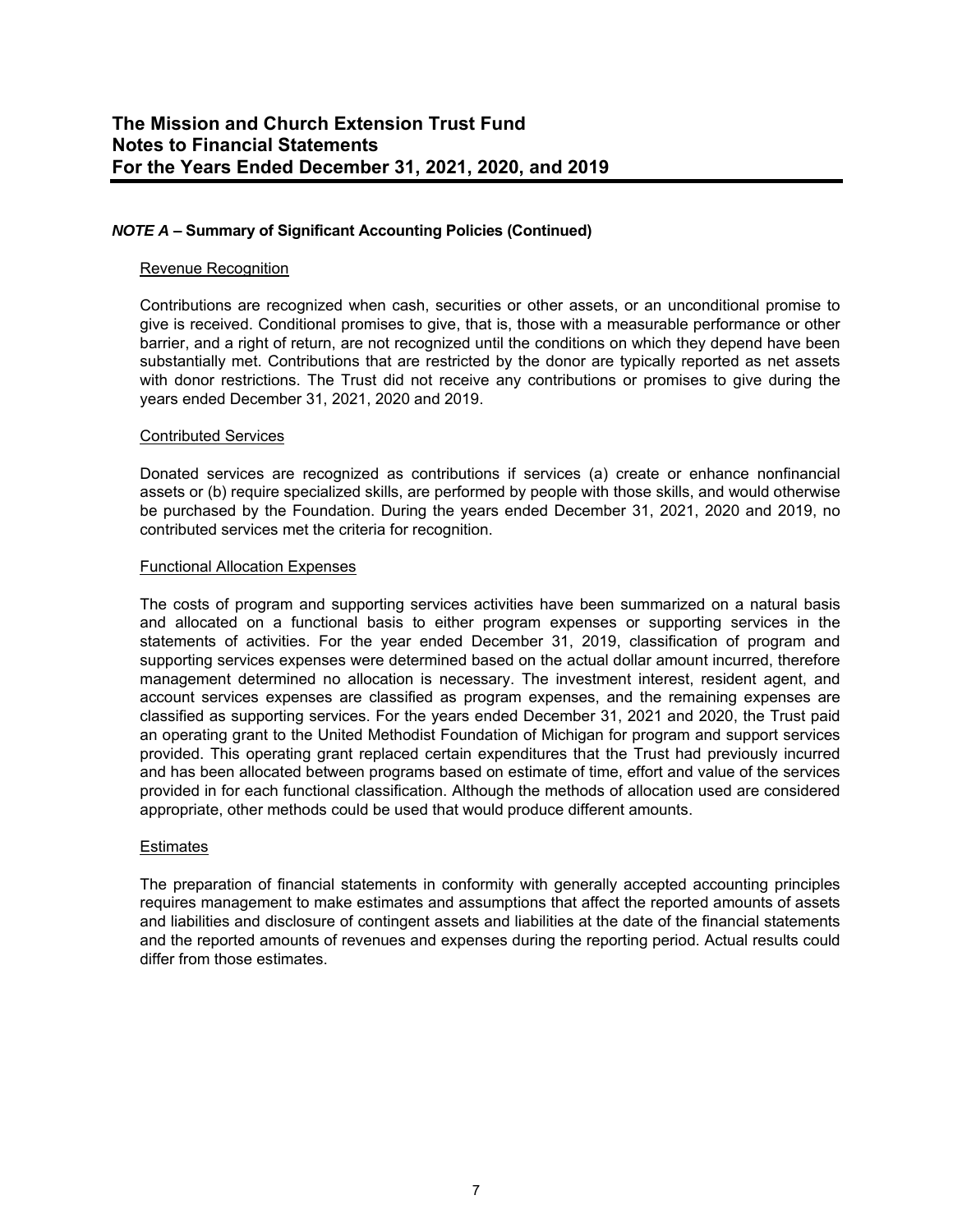#### *NOTE A* **– Summary of Significant Accounting Policies (Continued)**

#### Upcoming Accounting Pronouncements

In September 2020, the Financial Accounting Standards Board ("FASB") issued Accounting Standards Update ("ASU") 2020-07, *Not-for-Profit Entities (Topic 958): Presentation and Disclosures by Not-for-Profit Entities for Contributed Nonfinancial Assets*. The intent of this new standard is to expand transparency around nonfinancial gifts received in-kind, including how those gifts are used and valued. Under the new standard, an organization must report nonfinancial in-kind contributions as a separate line item on the statement of activities, apart from contributions of cash or other financial assets. Additionally, the new standard expands an organization's required disclosures to include, among other items, a report of such donations by category of asset, a description of the valuation techniques and data used to calculate donation value, and the principal (or most advantageous) market used to calculate that value. The new gifts-in-kind guidance should be applied on a retrospective basis for annual periods beginning after June 15, 2021 (the Trust's December 31, 2022 year-end). Management is currently assessing the effect, if any, that the implementation of the new standard will have on the Trust's financial statements.

#### *NOTE B* **– Liquidity and Availability**

The Trust has a policy to structure its financial assets to be available as its general expenditures, liabilities, and other obligations are due. Financial assets available for general expenditure, without donor or other restrictions limiting their use, within one year of the statement of financial position, comprised the following as of December 31:

|                                    | 2021            | 2020         | 2019          |
|------------------------------------|-----------------|--------------|---------------|
| Cash and cash equivalents          | 2,827,116<br>\$ | 888.599<br>S | 767,623<br>\$ |
| Investments                        | 12,211,643      | 7,289,525    | 5,421,339     |
| Total financial assets             | 15,038,759      | 8,178,124    | 6,188,962     |
| Less:                              |                 |              |               |
| Board-designated liquidity reserve | 1,489,082       | 1,172,181    | 987,666       |
| Available for general expenditure  | 13,549,677      | 7,005,943    | 5,201,296     |

While management realizes there could be unanticipated liquidity needs, they believe that the financial assets in the table above are sufficient to meet operating needs within a minimum of one year of the statement of financial position date.

As noted in Note G, the Trust has investment accounts payable which are payable within 60 days upon request of the investor. Redemption requests on these investments could exceed available cash and other liquid assets; however, management has determined that to be unlikely. The Board has designated 8 percent of total investment accounts payable as a liquidity reserve for potential future withdrawal. This reserve is not donor restricted and could be changed at the Board's discretion.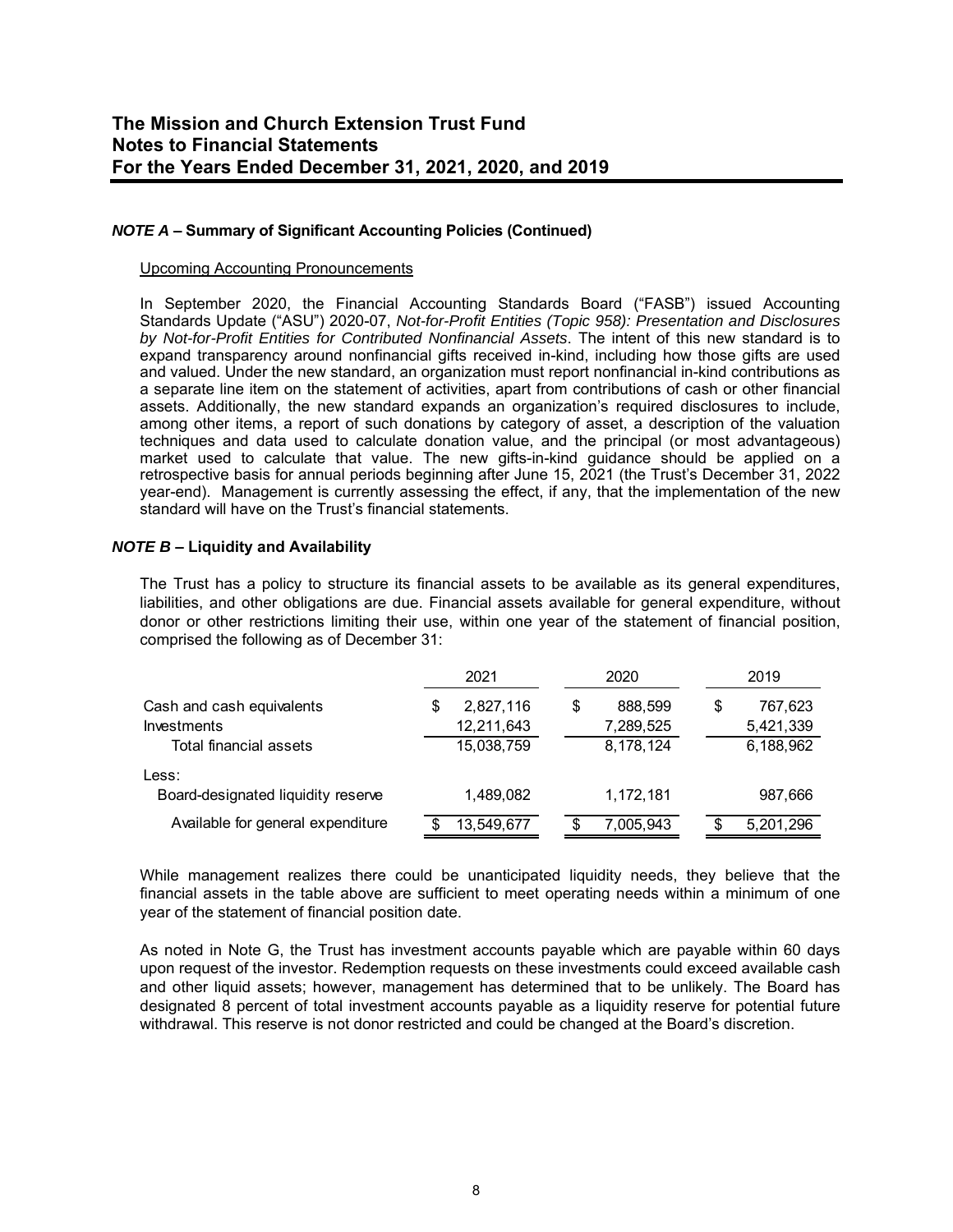#### *NOTE C* **– Mortgage and Promissory Notes Receivable**

Principal payments on mortgage and promissory notes are receivable over future years as follows at December 31:

| Mortgage notes receivable:       |     | 2021      | 2020             |     | 2019      |
|----------------------------------|-----|-----------|------------------|-----|-----------|
| Receivable in less than one year | S   | 1,695,112 | \$<br>2,073,760  | \$. | 2,394,300 |
| Receivable in one to five years  |     | 7,553,623 | 8,855,044        |     | 7,011,557 |
| Receivable in six to ten years   |     | 30,199    | 4,340            |     | 7,302     |
| Total mortgage notes receivable  | \$. | 9,278,934 | \$<br>10,933,144 | \$  | 9,413,159 |
| Promissory notes receivable:     |     | 2021      | 2020             |     | 2019      |
| Receivable in less than one year | \$  | 21,774    | \$<br>26,824     | \$  | 18,945    |
| Receivable in one to five years  |     | 95,028    | 122,625          |     | 67,093    |
| Receivable in six to ten years   |     | 27,485    | 46,262           |     | 35,125    |
| Total mortgage notes receivable  | ß.  | 144,287   | \$<br>195,711    |     | 121,163   |

The Trust has mortgages and promissory loans extended to churches in the state of Michigan. Terms of the notes and interest rates offered are approved by the Board of Trustees and are targeted to be competitive with rates available in commercial markets for similar loans. The safety of the investment is based on economic decisions, loan policies and practices, management of the loan portfolio and low administrative expenses.

As described in Note B, the Trust gave churches the option to make interest-only payments for 9 months during the year ended December 31, 2020 due to the COVID-19 pandemic. Of the 41 mortgages and promissory notes held by the Trust, only 7 made interest-only payments during the year. The remaining mortgages and promissory notes were paid according to the original agreedupon terms.

As of December 31, 2021 and 2020, one mortgage note for different borrowers in each year was past due. The Trust received payment subsequent to the respective year ends for each note; all other mortgage notes were current as to scheduled principal and interest payments. As of December 31, 2019, all mortgage notes were current as to scheduled principal and interest payments.

Management has evaluated the need for an allowance for loan losses based on the risks inherent in the portfolio and the estimated value of the borrowing organizations. Based on management's evaluation, as of December 31, 2020, there is no allowance for loan losses.

After the close of the financial statements, the Trust refinanced a mortgage previously held by the Foundation.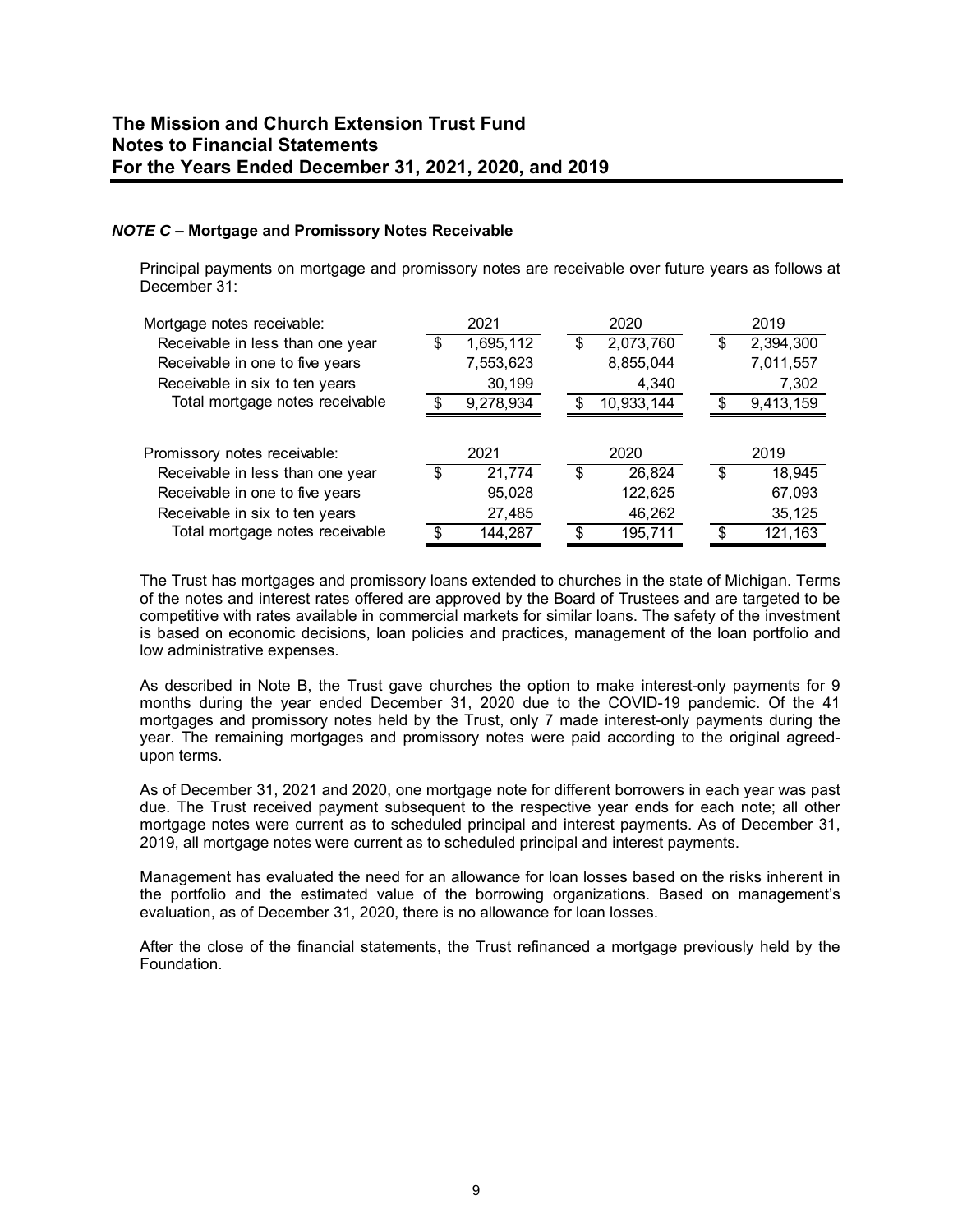#### *NOTE C* **– Mortgage and Promissory Notes Receivable (Continued)**

Mortgage notes receivable consist of the following as of December 31:

|                              |    | 2021 |           | 2020 |    |            |    |                 |  | 2019 |  |  |
|------------------------------|----|------|-----------|------|----|------------|----|-----------------|--|------|--|--|
|                              |    |      |           | #    |    |            | #  |                 |  |      |  |  |
| <b>Outstanding Principal</b> |    |      |           |      |    |            |    |                 |  |      |  |  |
| $$0 - 100.000$               | 14 | \$   | 359.956   | 8    | \$ | 332.511    | 8  | \$<br>365.445   |  |      |  |  |
| $$100,001 - 250,000$         | 13 |      | 2,294,952 | 15   |    | 2,700,040  | 12 | 2,083,707       |  |      |  |  |
| $$250,001 - 500,000$         | 9  |      | 3,173,180 |      |    | 2,534,538  | 8  | 2,783,050       |  |      |  |  |
| $$500,001 +$                 |    |      | 3.450.846 |      |    | 5.366.055  |    | 4,180,957       |  |      |  |  |
| Total mortgage               |    |      |           |      |    |            |    |                 |  |      |  |  |
| notes receivable             | 40 | \$   | 9.278.934 | 37   |    | 10.933.144 | 34 | \$<br>9.413.159 |  |      |  |  |

Promissory notes receivable consist of the following as of December 31:

|                              |   | 2021 |         |                | 2020 |         | 2019 |    |         |  |
|------------------------------|---|------|---------|----------------|------|---------|------|----|---------|--|
|                              |   |      |         | #              |      |         |      |    |         |  |
| <b>Outstanding Principal</b> |   |      |         |                |      |         |      |    |         |  |
| $$0 - 25,000$                |   | \$   | 20,357  | $\overline{2}$ | S    | 27,390  | 3    | \$ | 36,532  |  |
| $$25,001 - 50,000$           |   |      | 50,000  | 0              |      |         | 0    |    |         |  |
| $$50,001 - 75,000$           |   |      | 73.930  |                |      | 74.828  | 0    |    |         |  |
| $$75,001 +$                  |   |      |         |                |      | 93.493  |      |    | 84,631  |  |
| Total promissory             |   |      |         |                |      |         |      |    |         |  |
| notes receivable             | 5 |      | 144.287 | 4              |      | 195.711 | 4    |    | 121,163 |  |

#### *NOTE D* **– Financial Instruments and Fair Value Measurements**

Accounting standards require certain assets and liabilities be reported at fair value in the financial statements and provide a framework for establishing that fair value. The framework for determining fair value is based on a hierarchy that prioritizes the inputs and valuation techniques used to measure fair value. The hierarchy gives the highest priority to unadjusted quoted prices in active markets for identical assets or liabilities (Level 1 measurements) and the lowest priority to unobservable inputs (Level 3 measurements). In instances whereby inputs used to measure fair value fall into different levels of the hierarchy, fair value measurements in their entirety are categorized based on the lowest level input that is significant to the valuation. The Trust's assessment of the significance of particular inputs to these fair value measurements requires judgment and considers factors specific to each asset or liability.

Fair values determined by Level 1 inputs use quoted prices in active markets for identical assets or liabilities that the Trust has the ability to access.

Fair values determined by Level 2 inputs use other inputs that are observable, either directly or indirectly. These Level 2 inputs include quoted prices for similar assets and liabilities in active markets, and other inputs such as interest rates and yield curves that are observable at commonly quoted intervals.

Fair values determined by Level 3 inputs use other inputs that are not observable due to little, if any, market activity for the related asset or liability. These Level 3 fair value measurements are based primarily on management's own estimates using pricing models, discounted cash flow methodologies, or similar techniques which take into account the characteristic of the asset or liability.

The Trust's policy is to recognize transfers amongst the different levels of the fair value hierarchy as of the end of the reporting period. There were no transfers amongst the fair value classifications during 2021, 2020, or 2019.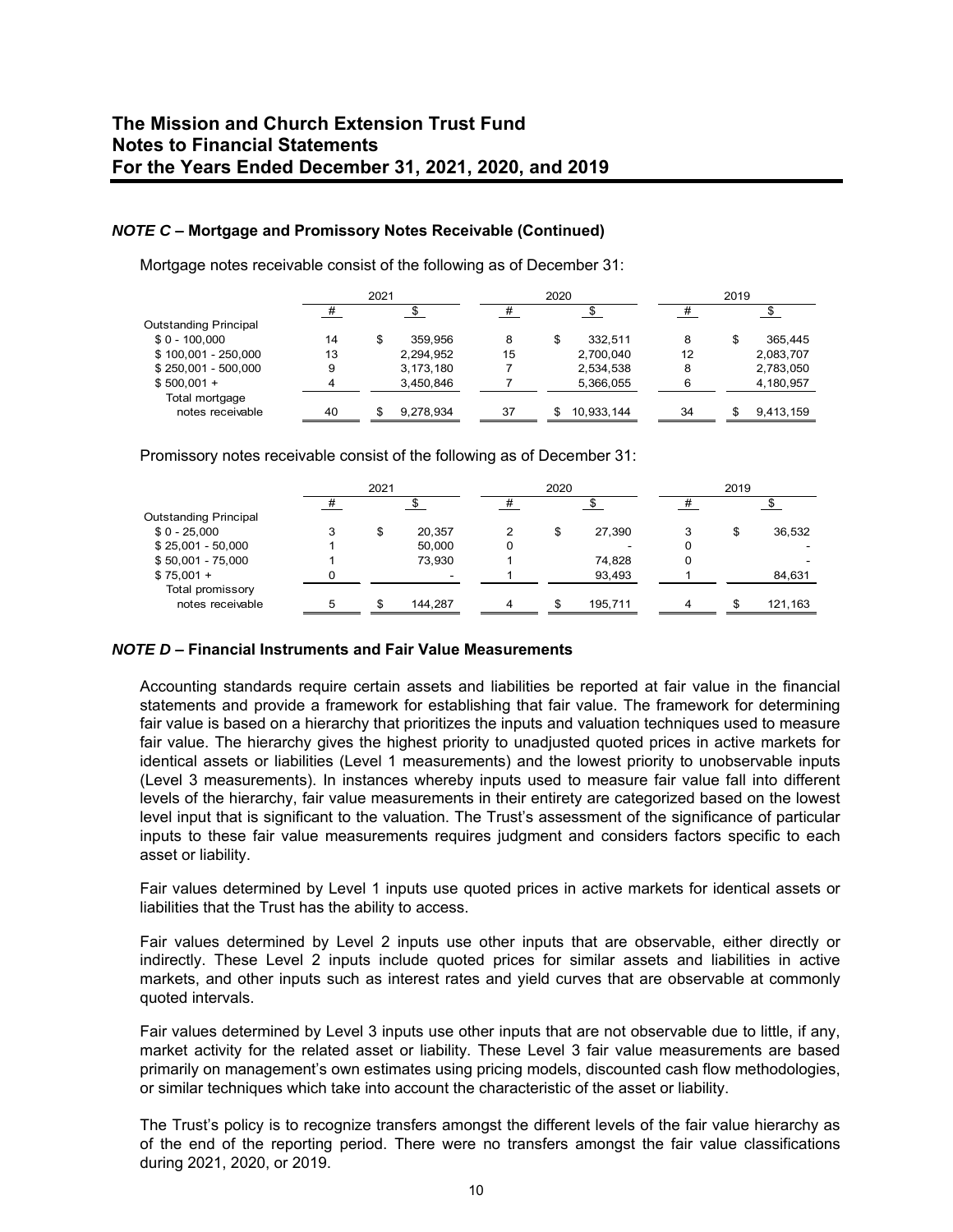#### *NOTE D* **– Financial Instruments and Fair Value Measurements (Continued)**

The Trust has invested funds in funds managed by other entities. The funds managed by collective stock fund are invested 100 percent in common and preferred stocks. The funds invested in the Multiple Asset Fund – I series are invested 35 percent in domestic equities, 30 percent international equities, 25 percent fixed income and 10 percent in an inflation protection fund.

The following table summarizes the Trust's assets measured at fair value on a recurring basis at December 31, 2021 and the valuation techniques used to determine those fair values:

|                                  |   | Total      | Quoted Prices<br>in Active<br><b>Markets</b><br>(Level 1) |            | Prices with<br>Observable<br>Inputs<br>(Level 2) |  | Prices with<br>Unobservable<br>Inputs<br>(Level 3) |  |
|----------------------------------|---|------------|-----------------------------------------------------------|------------|--------------------------------------------------|--|----------------------------------------------------|--|
| Investments                      |   |            |                                                           |            |                                                  |  |                                                    |  |
| Common stocks                    | S | 3,903,225  | \$                                                        | 3.903.225  | \$                                               |  | \$                                                 |  |
| Funds managed by                 |   |            |                                                           |            |                                                  |  |                                                    |  |
| collective stock funds           |   | 8,308,418  |                                                           | 8,308,418  |                                                  |  |                                                    |  |
| Total investments, at fair value |   | 12,211,643 |                                                           | 12,211,643 |                                                  |  |                                                    |  |

The following table summarizes the Trust's assets measured at fair value on a recurring basis at December 31, 2020 and the valuation techniques used to determine those fair values:

| Total                            |    |           | <b>Quoted Prices</b><br>in Active<br>Markets<br>(Level 1) | Prices with<br>Observable<br>Inputs<br>(Level 2) |   | Prices with<br>Unobservable<br>Inputs<br>(Level 3) |  |
|----------------------------------|----|-----------|-----------------------------------------------------------|--------------------------------------------------|---|----------------------------------------------------|--|
| Investments                      |    |           |                                                           |                                                  |   |                                                    |  |
| Common stocks                    | \$ | 3,787,716 | \$<br>3,787,716                                           | \$                                               |   | \$                                                 |  |
| Funds managed by                 |    |           |                                                           |                                                  |   |                                                    |  |
| collective stock funds           |    | 3,501,809 | 3,501,809                                                 |                                                  |   |                                                    |  |
| Total investments, at fair value |    | 7,289,525 | 7,289,525                                                 | S.                                               | ۰ | £.                                                 |  |

The following table summarizes the Trust's assets measured at fair value on a recurring basis at December 31, 2019 and the valuation techniques used to determine those fair values:

| Total                            |   |           | <b>Quoted Prices</b><br>in Active<br><b>Markets</b><br>(Level 1) |           |   | Prices with<br>Observable<br>Inputs<br>(Level 2) | Prices with<br>Unobservable<br>Inputs<br>(Level 3) |  |
|----------------------------------|---|-----------|------------------------------------------------------------------|-----------|---|--------------------------------------------------|----------------------------------------------------|--|
| Investments                      |   |           |                                                                  |           |   |                                                  |                                                    |  |
| Common stocks                    | S | 2,898,137 | \$                                                               | 2,898,137 | S |                                                  | \$                                                 |  |
| Funds managed by                 |   |           |                                                                  |           |   |                                                  |                                                    |  |
| collective stock funds           |   | 2,523,202 |                                                                  | 2,523,202 |   |                                                  |                                                    |  |
| Total investments, at fair value |   | 5,421,339 |                                                                  | 5,421,339 |   | $\overline{\phantom{0}}$                         | S.                                                 |  |